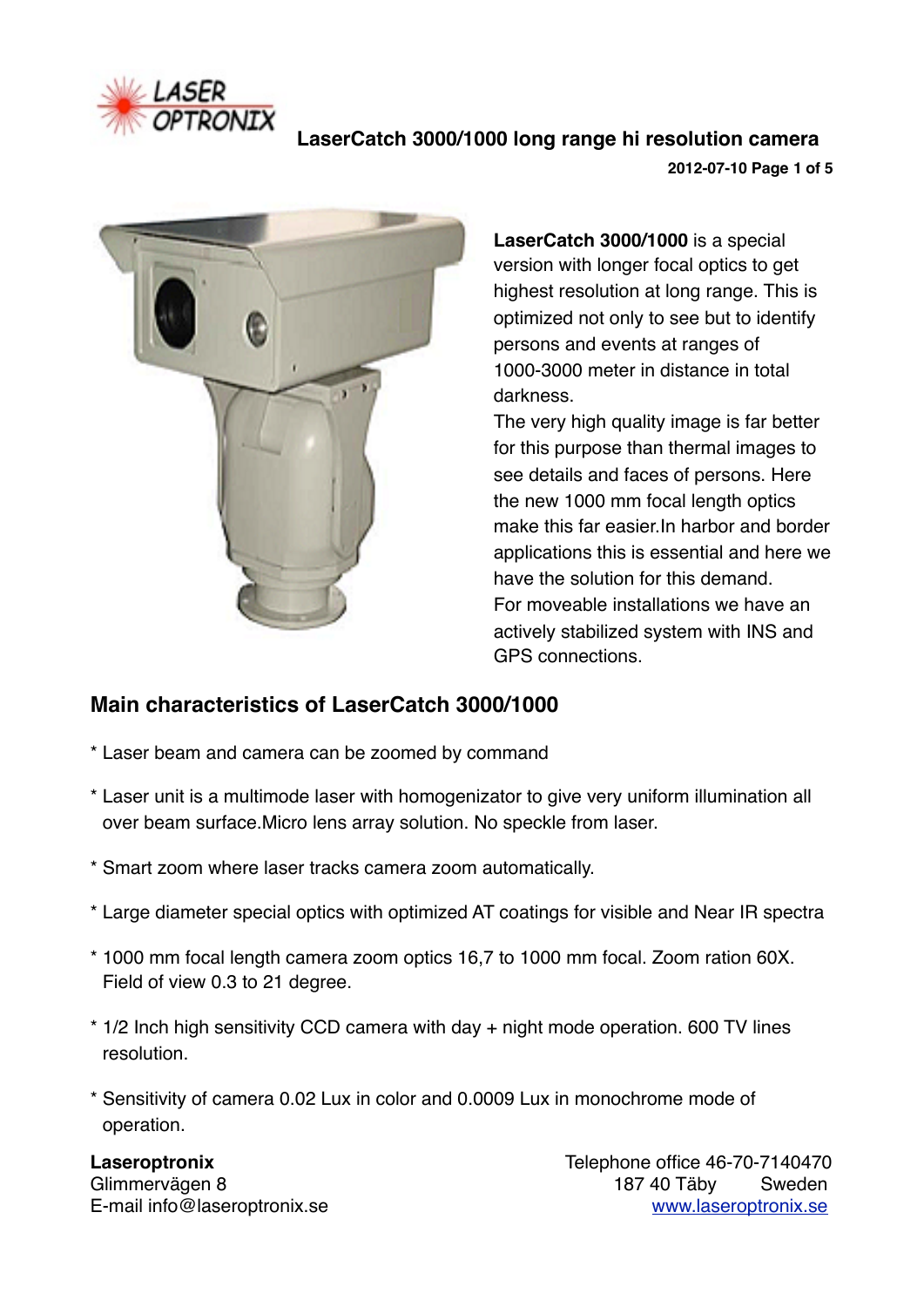

 **LaserCatch 3000/1000 long range hi resolution camera 2012-07-10 Page 2 of 5**

### **Outputs of system.**



Man at a pier at 1500 meter in distance. Here we have an overview with not full zoom. It is night and very dark and the more bright area is the laser beam illumination. Here beam is slightly smaller than the field of view but this can be adjusted manually or be auto tracking.



Zoom up at 1500 meter in distance. Here we have the needed resolution to see who is there and what they do in detail. Beam is infrared and at this long range the persons may not easily be aware they are observed at all.

Glimmervägen 8 187 40 Täby

**Laseroptronix! ! ! !** Telephone office 46-70-7140470 E-mail info@laseroptronix.se! ! ! [www.laseroptronix.se](http://www.laseroptronix.se)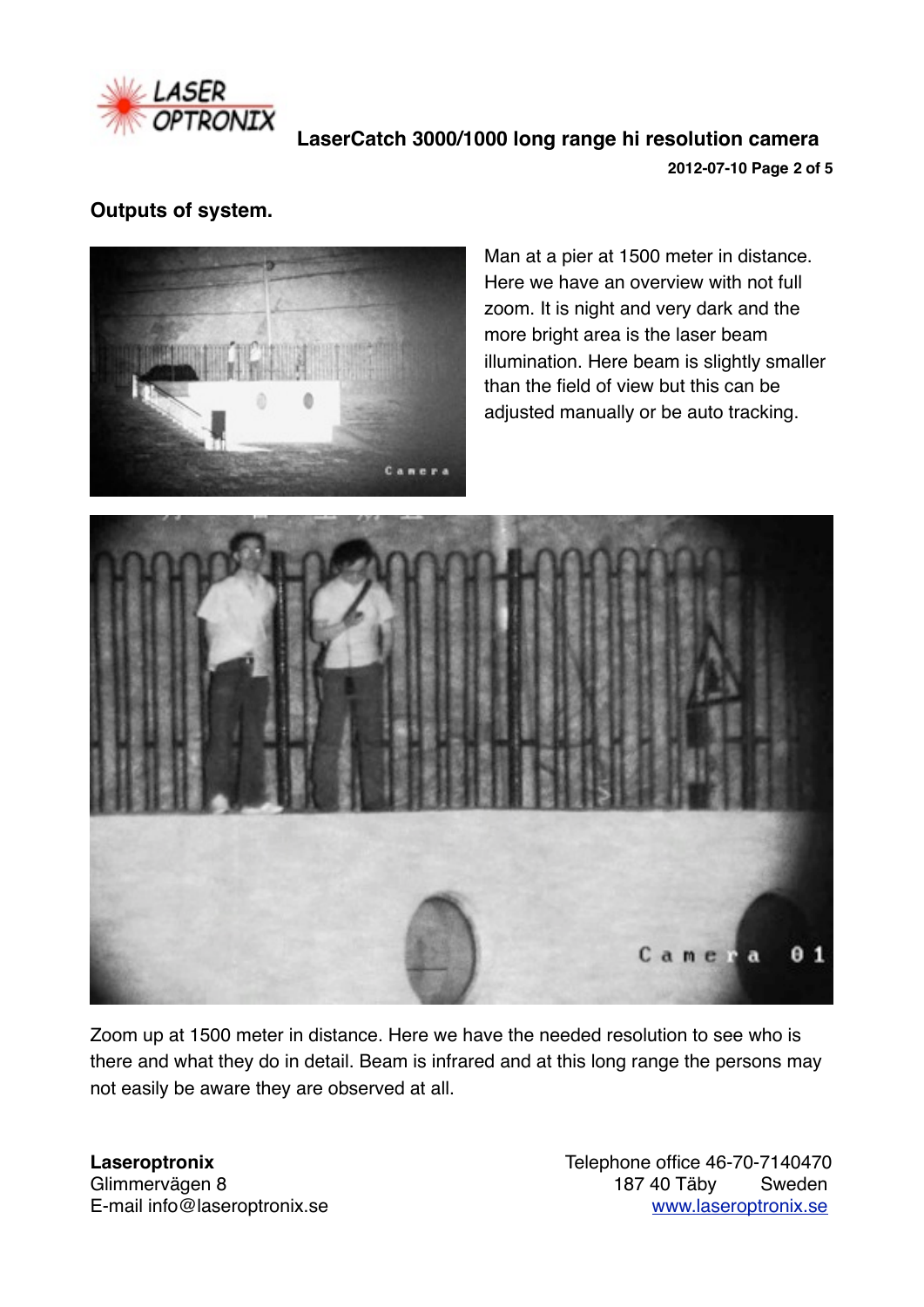

**LaserCatch 3000/1000 long range hi resolution camera**

**2012-07-10 Page 3 of 5**



Image done in a harbor surveillance application at full 3000 meter in range. Here it is dark but not very far from a harbor. Eyes could not see this boat at all at this range.

This shows the capabilities of LaserCatch 3000/1000 system. As system can be remote controlled and have a web interface one command centre can operate many cameras.

We also offer a special tracker that can read GPS and coordinates and point the camera to a set coordinate. This makes slave control by radar possible.

There is a boat version where the PT unit is different and stabilized for sea operation. Here we aim and track targets at rough sea.

On demand we add a thermal camera beside the laser camera.

**Laseroptronix**  $\qquad \qquad$  **12.140470** Glimmervägen 8 187 40 Täby Sweden E-mail info@laseroptronix.se! ! ! [www.laseroptronix.se](http://www.laseroptronix.se)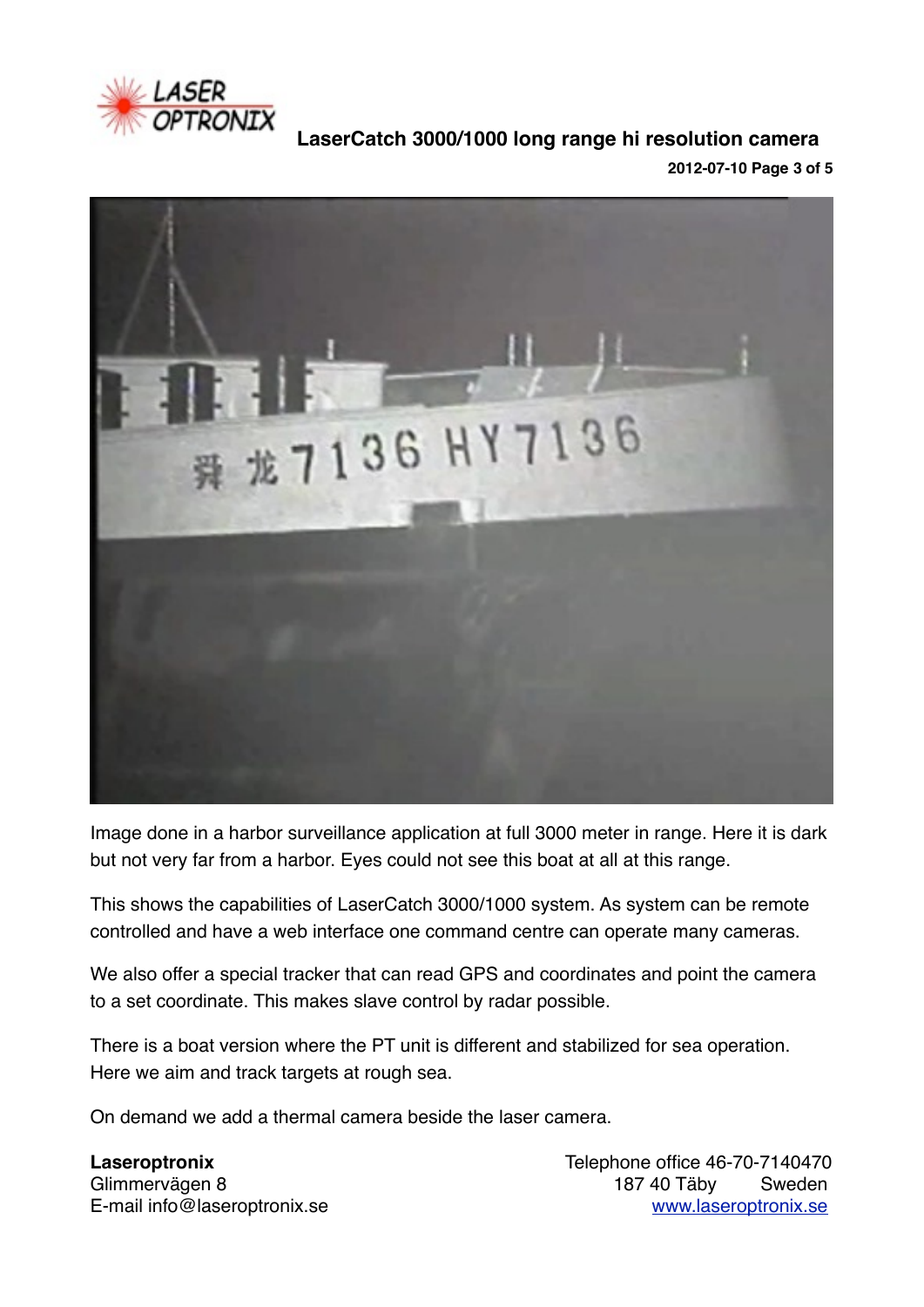

**LaserCatch 3000/1000 long range hi resolution camera**

**2012-07-10 Page 4 of 5**

# **Technical specifications.**

| <b>Effect distance</b> | 3000M at night, 5000M at daytime                          |
|------------------------|-----------------------------------------------------------|
| Laser lighting         | 1. Wave length:810nm;                                     |
| source                 | 2. Illuminating angle: 0.3-17° continuous changing        |
| Laser lens             | 1.50 times 100mm Laser telephoto lens;                    |
|                        | 2. F 2.0;                                                 |
| Laser power            | 1. Two circuits drive;                                    |
|                        | 2. Stable voltage and stable current;                     |
|                        | 3. Power on for 1s,                                       |
| Imaging<br>Components  | 1. 1/2" infrared enhancement CCD, day/night mode;         |
|                        | 2. Pixel: 752×582;                                        |
|                        | 3. Resolution: 540 TV lines Day Mode, 600 TV lines        |
|                        | Night Mode;                                               |
|                        | 4. Illumination: 0.02LUX (color), 0.0009LUX (black white) |
| Imaging Lens           | 1. Focal Length: 16.7~1000mm infrared correction high     |
|                        | definition lens, 60 times (2x can reach 2000mm)           |
|                        | 2. F: 3.5~F16;                                            |
|                        | 3. FOV: 21° ~0.3°                                         |
| Intelligent            | 1. SSZ intelligent control                                |
| simultaneously         | 2. Laser illuminator can be adjusted independently        |
| zooming                | 3. Synchronous response: 0.1s                             |
| Axis adjusting         | 1. Adjust: MMA Outside, presetting windows,               |
| structure              | 2. Precision: 0.01°                                       |
| Photosensitive         | Independent photosensitive control circuits;              |
| control                | Data process: 30s strong light judge automatically        |

E-mail info@laseroptronix.se

**Laseroptronix! ! ! !** Telephone office 46-70-7140470 187 40 Täby Sweden<br>www.laseroptronix.se